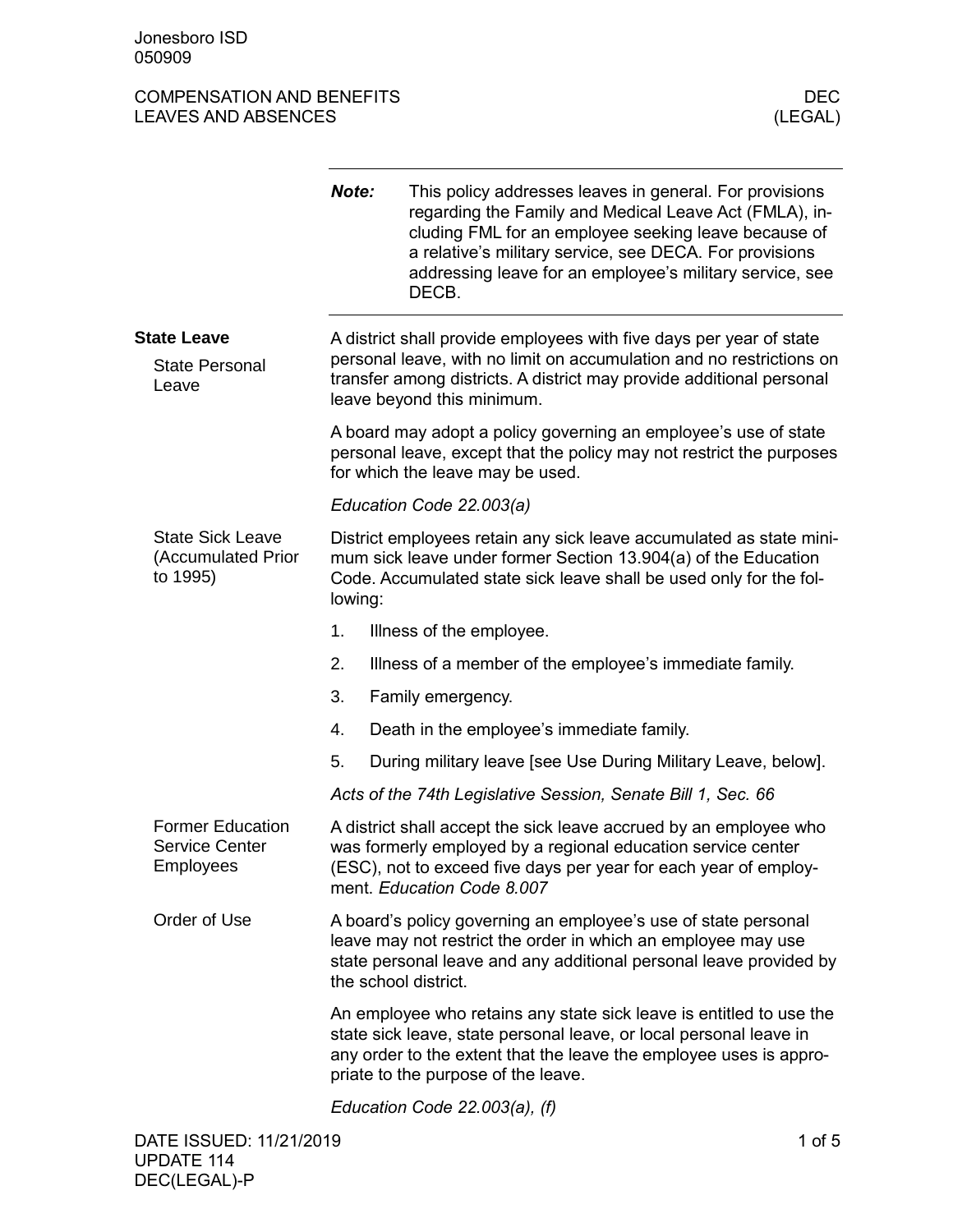| Jonesboro ISD<br>050909                                        |                                                                                                                                                                                                                                                                                                                                                                                                                                                                                                                                                                                                                                           |            |  |  |
|----------------------------------------------------------------|-------------------------------------------------------------------------------------------------------------------------------------------------------------------------------------------------------------------------------------------------------------------------------------------------------------------------------------------------------------------------------------------------------------------------------------------------------------------------------------------------------------------------------------------------------------------------------------------------------------------------------------------|------------|--|--|
| <b>COMPENSATION AND BENEFITS</b><br><b>LEAVES AND ABSENCES</b> | (LEGAL)                                                                                                                                                                                                                                                                                                                                                                                                                                                                                                                                                                                                                                   | <b>DEC</b> |  |  |
| <b>Use During Military</b><br>Leave                            | An employee with available personal leave is entitled to use the<br>leave for compensation during a term of active military service.<br>"Personal leave" includes personal or sick leave available under<br>former law or provided by local policy. Education Code 22.003(d),<br>$(e)$ [See DECB]                                                                                                                                                                                                                                                                                                                                         |            |  |  |
| <b>Temporary Disability</b>                                    | Each full-time educator shall be given a leave of absence for tem-<br>porary disability at any time the educator's condition interferes with<br>the performance of regular duties. The contract or employment of<br>the educator may not be terminated while the educator is on a<br>leave of absence for temporary disability. For purposes of tempo-<br>rary disability leave, pregnancy is considered a temporary disabil-<br>ity.                                                                                                                                                                                                     |            |  |  |
| At Employee's<br>Request                                       | A request for a leave of absence for temporary disability must be<br>made to a superintendent. The request must:                                                                                                                                                                                                                                                                                                                                                                                                                                                                                                                          |            |  |  |
|                                                                | 1.<br>Be accompanied by a physician's statement confirming inabil-<br>ity to work;                                                                                                                                                                                                                                                                                                                                                                                                                                                                                                                                                        |            |  |  |
|                                                                | 2.<br>State the date requested by the educator for the leave to<br>begin; and                                                                                                                                                                                                                                                                                                                                                                                                                                                                                                                                                             |            |  |  |
|                                                                | 3.<br>State the probable date of return as certified by the physician.                                                                                                                                                                                                                                                                                                                                                                                                                                                                                                                                                                    |            |  |  |
| By Board Authority                                             | A board may adopt a policy providing for placing an educator on<br>leave of absence for temporary disability if, in the board's judgment<br>in consultation with a physician who has performed a thorough<br>medical examination of the educator, the educator's condition inter-<br>feres with the performance of regular duties. The educator shall<br>have the right to present to the board testimony or other infor-<br>mation relevant to the educator's fitness to continue in the perfor-<br>mance of regular duties. [See DBB]                                                                                                   |            |  |  |
| <b>Return to Active</b><br>Duty<br><b>Notice</b>               | The educator shall notify the superintendent of a desire to return to<br>active duty no later than the 30th day before the expected date of<br>return. The notice must be accompanied by a physician's state-<br>ment indicating the educator's physical fitness for the resumption<br>of regular duties.                                                                                                                                                                                                                                                                                                                                 |            |  |  |
| Placement                                                      | An educator returning to active duty after a leave of absence for<br>temporary disability is entitled to an assignment at the school<br>where the educator formerly taught, subject to the availability of an<br>appropriate teaching position. In any event, the educator shall be<br>placed on active duty no later than the beginning of the next school<br>year. A principal at another campus voluntarily may approve the<br>appointment of an employee who wishes to return from leave of<br>absence. However, if no other principal approves the assignment<br>by the beginning of the next school year, a district must place the |            |  |  |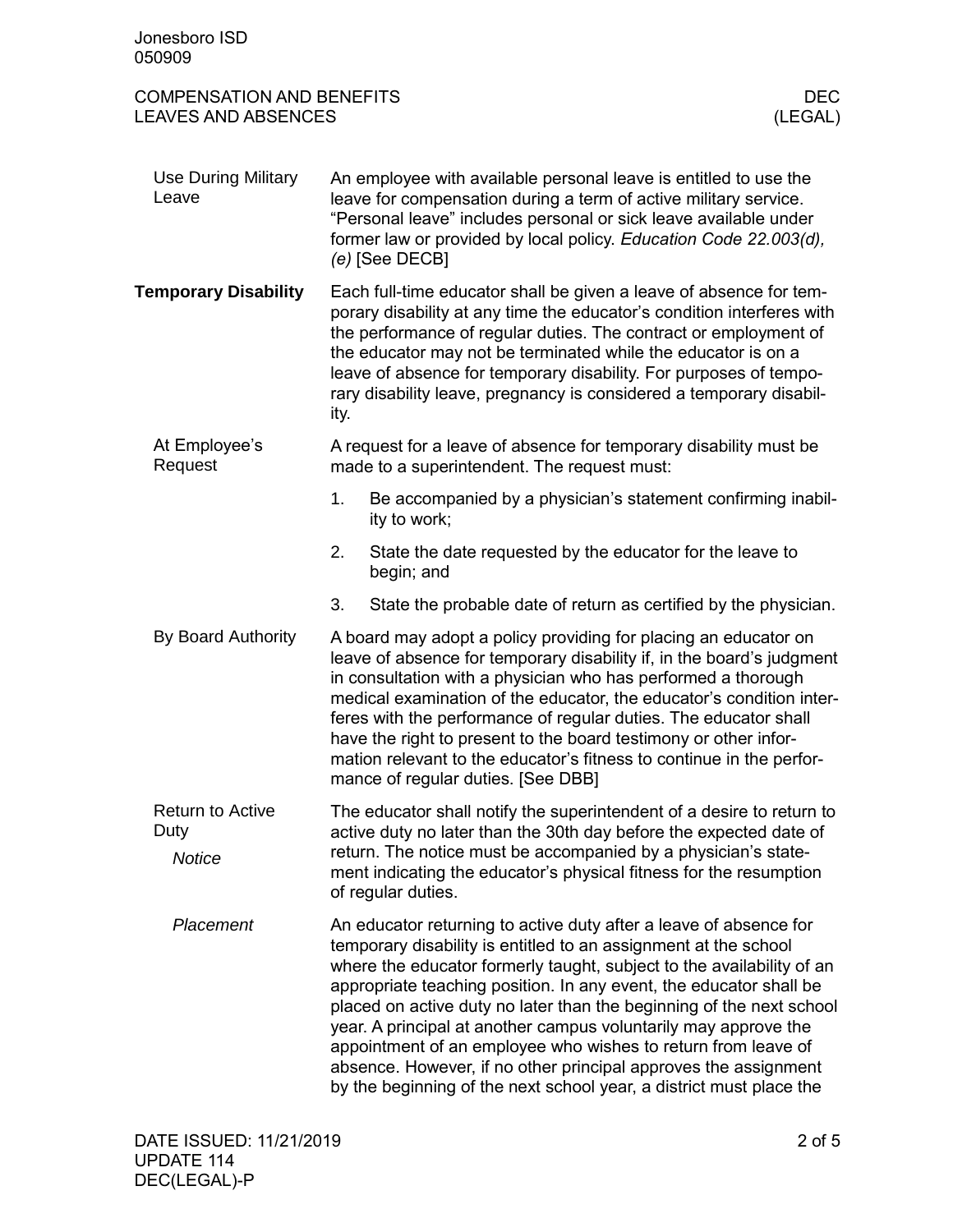| <b>COMPENSATION AND BENEFITS</b><br><b>LEAVES AND ABSENCES</b>           |                                                                                                                                                                                                                                                                                                                                                                                                                                                                                                                               |                                                                                                                                                                             | <b>DEC</b><br>(LEGAL) |
|--------------------------------------------------------------------------|-------------------------------------------------------------------------------------------------------------------------------------------------------------------------------------------------------------------------------------------------------------------------------------------------------------------------------------------------------------------------------------------------------------------------------------------------------------------------------------------------------------------------------|-----------------------------------------------------------------------------------------------------------------------------------------------------------------------------|-----------------------|
|                                                                          |                                                                                                                                                                                                                                                                                                                                                                                                                                                                                                                               | employee at the school at which the employee formerly taught or<br>was assigned.                                                                                            |                       |
| Length of Absence                                                        | A superintendent shall grant the length of leave of absence for tem-<br>porary disability as required by the individual educator. A board<br>may establish a maximum length for a leave of absence for tempo-<br>rary disability, but the maximum length may not be less than 180<br>calendar days.                                                                                                                                                                                                                           |                                                                                                                                                                             |                       |
|                                                                          |                                                                                                                                                                                                                                                                                                                                                                                                                                                                                                                               | Education Code 21.409; Atty. Gen. Op. DM-177 (1992); Atty. Gen.<br>Op. H-352 (1974)                                                                                         |                       |
| <b>Sick Leave Different</b><br>from Temporary<br><b>Disability Leave</b> | An employee's entitlement to sick leave is unaffected by any con-<br>current eligibility for a leave of absence for temporary disability.<br>The two types of leave are different, and each must be granted by<br>its own terms. Atty. Gen. Op. H-352 (1974)                                                                                                                                                                                                                                                                  |                                                                                                                                                                             |                       |
| <b>Assault Leave</b>                                                     | In addition to all other days of leave, a district employee who is<br>physically assaulted during the performance of regular duties is en-<br>titled to the number of days of leave necessary to recuperate from<br>physical injuries sustained as a result of the assault. The leave<br>shall be paid as set forth below at Coordination with Workers' Com-<br>pensation Benefits.                                                                                                                                           |                                                                                                                                                                             |                       |
|                                                                          | A district employee is physically assaulted if the person engaging<br>in the conduct causing injury to the employee:                                                                                                                                                                                                                                                                                                                                                                                                          |                                                                                                                                                                             |                       |
|                                                                          | 1.                                                                                                                                                                                                                                                                                                                                                                                                                                                                                                                            | Could be prosecuted for assault; or                                                                                                                                         |                       |
|                                                                          | 2.                                                                                                                                                                                                                                                                                                                                                                                                                                                                                                                            | Could not be prosecuted for assault only because the per-<br>son's age or mental capacity makes the person a nonrespon-<br>sible person for purposes of criminal liability. |                       |
| Notice of Rights                                                         | Any informational handbook a district provides to employees in an<br>electronic or paper form or makes available by posting on the dis-<br>trict's website must include notification of an employee's rights re-<br>garding assault leave, in the relevant section of the handbook. Any<br>form used by a district through which an employee may request<br>personal leave must include assault leave as an option.                                                                                                           |                                                                                                                                                                             |                       |
| Assignment to<br><b>Assault Leave</b>                                    | At the request of an employee, a district must immediately assign<br>the employee to assault leave. Days of assault leave may not be<br>deducted from accrued personal leave. Assault leave may not ex-<br>tend more than two years beyond the date of the assault. Following<br>an investigation of the claim, a district may change the assault<br>leave status and charge the leave against the employee's accrued<br>personal leave or against the employee's pay if insufficient accrued<br>personal leave is available. |                                                                                                                                                                             |                       |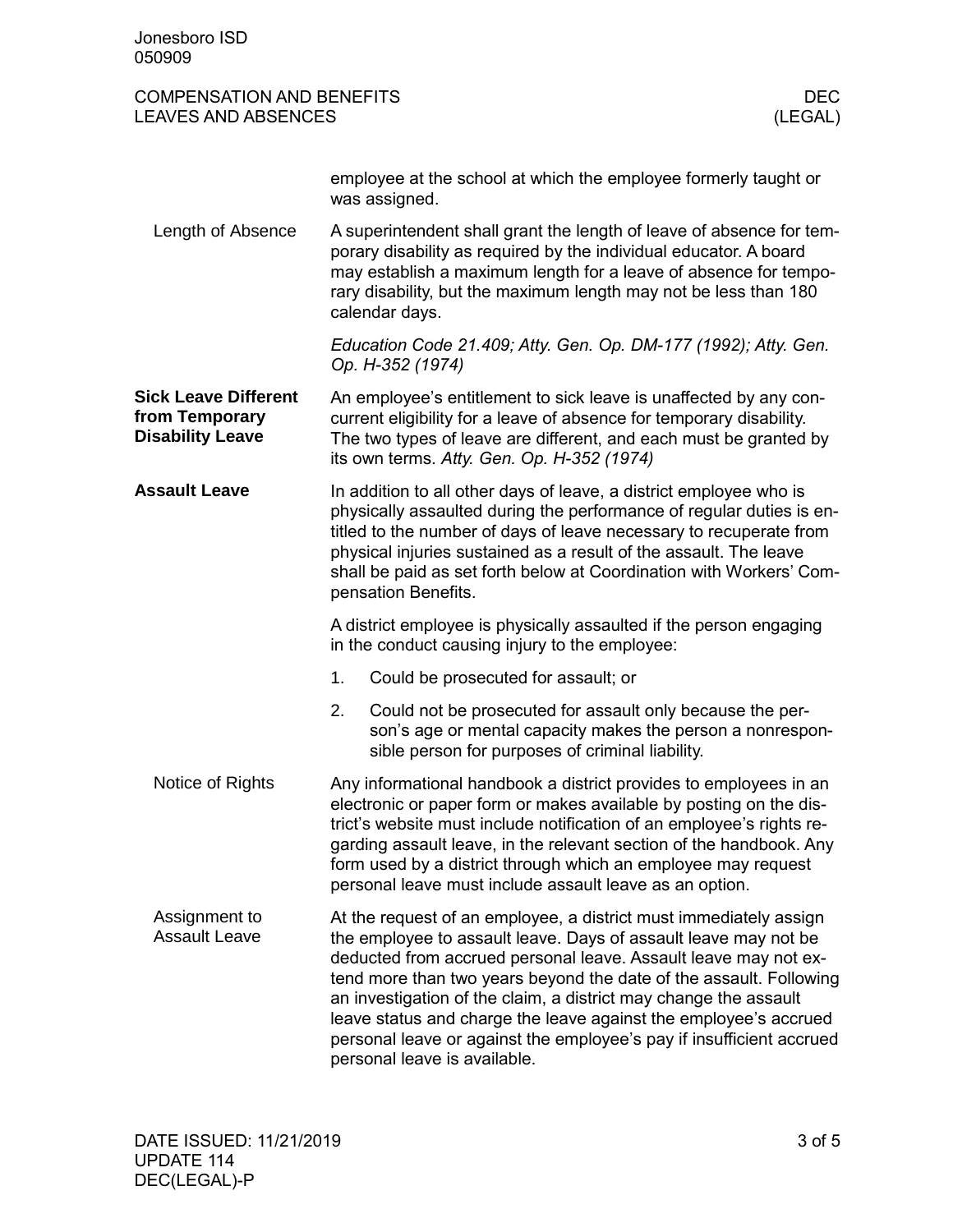| Jonesboro ISD<br>050909                                          |                                                                                                                                                                                                                                                                                                                                                                                                                                                                                                                                   |                                                                                                                                                                                                                                                                                                                                                                                                                                                                                                                |                       |
|------------------------------------------------------------------|-----------------------------------------------------------------------------------------------------------------------------------------------------------------------------------------------------------------------------------------------------------------------------------------------------------------------------------------------------------------------------------------------------------------------------------------------------------------------------------------------------------------------------------|----------------------------------------------------------------------------------------------------------------------------------------------------------------------------------------------------------------------------------------------------------------------------------------------------------------------------------------------------------------------------------------------------------------------------------------------------------------------------------------------------------------|-----------------------|
| <b>COMPENSATION AND BENEFITS</b><br><b>LEAVES AND ABSENCES</b>   |                                                                                                                                                                                                                                                                                                                                                                                                                                                                                                                                   |                                                                                                                                                                                                                                                                                                                                                                                                                                                                                                                | <b>DEC</b><br>(LEGAL) |
| Coordination with<br>Workers'<br>Compensation<br><b>Benefits</b> | Notwithstanding any other law, assault leave benefits due to an<br>employee shall be coordinated with temporary income benefits due<br>from workers' compensation so the employee's total compensation<br>from temporary income benefits and assault leave benefits will<br>equal 100 percent of the employee's weekly rate of pay.                                                                                                                                                                                               |                                                                                                                                                                                                                                                                                                                                                                                                                                                                                                                |                       |
|                                                                  |                                                                                                                                                                                                                                                                                                                                                                                                                                                                                                                                   | Education Code $22.003(b) - (c-1)$                                                                                                                                                                                                                                                                                                                                                                                                                                                                             |                       |
| <b>Religious</b><br><b>Observances</b>                           | A district shall reasonably accommodate an employee's request to<br>be absent from duty in order to participate in religious observances<br>and practices, so long as it does not cause undue hardship on the<br>conduct of district business. Such absence shall be without pay un-<br>less applicable paid leave is available. 42 U.S.C. 2000e(j), 2000e-<br>2(a); Ansonia Bd. of Educ. v. Philbrook, 479 U.S. 60, (1986); Pins-<br>ker v. Joint Dist. No. 28J of Adams and Arapahoe Counties, 735<br>F.2d 388 (10th Cir. 1984) |                                                                                                                                                                                                                                                                                                                                                                                                                                                                                                                |                       |
| <b>Compliance with a</b><br>Subpoena                             | An employer may not discharge, discipline, or penalize in any man-<br>ner an employee because the employee complies with a valid sub-<br>poena to appear in a civil, criminal, legislative, or administrative<br>proceeding. Labor Code 52.051(a)                                                                                                                                                                                                                                                                                 |                                                                                                                                                                                                                                                                                                                                                                                                                                                                                                                |                       |
|                                                                  | Note:                                                                                                                                                                                                                                                                                                                                                                                                                                                                                                                             | A Texas federal court held that by omitting any reference<br>to governmental entities from Labor Code 52.051, the<br>state legislature intended to exclude governmental enti-<br>ties from the definition of "employer" contained within<br>that section. Therefore, the statute did not waive a<br>county's governmental immunity from liability for claims<br>of retaliatory discharge of an employee for complying<br>with a subpoena. Alcala v. Texas Webb County, 620 F.<br>Supp. 2d 795 (S.D. Tex. 2009) |                       |
| <b>Jury Duty</b>                                                 |                                                                                                                                                                                                                                                                                                                                                                                                                                                                                                                                   | An employee's accumulated personal leave may not be reduced<br>because of the employee's service in compliance with a summons<br>to appear as a juror [see DG]. Education Code 22.006(c)                                                                                                                                                                                                                                                                                                                       |                       |
| <b>Attendance at</b><br><b>Truancy Hearing</b>                   | A district may not terminate the employment of a permanent em-<br>ployee because the employee is required under Family Code<br>65.062(b) to attend a truancy court hearing. Family Code 65.063                                                                                                                                                                                                                                                                                                                                    |                                                                                                                                                                                                                                                                                                                                                                                                                                                                                                                |                       |
| <b>Developmental</b><br><b>Leaves of Absence</b>                 |                                                                                                                                                                                                                                                                                                                                                                                                                                                                                                                                   | A board may grant a developmental leave of absence for study, re-<br>search, travel, or other suitable purpose to an employee working in<br>a position requiring a permanent teaching certificate who has<br>served in a district at least five consecutive school years.                                                                                                                                                                                                                                      |                       |
|                                                                  |                                                                                                                                                                                                                                                                                                                                                                                                                                                                                                                                   | A developmental leave of absence may be granted for one school<br>year at one-half salary or for one-half of a school year at full salary<br>paid to the employee in the same manner, on the same schedule,                                                                                                                                                                                                                                                                                                    |                       |